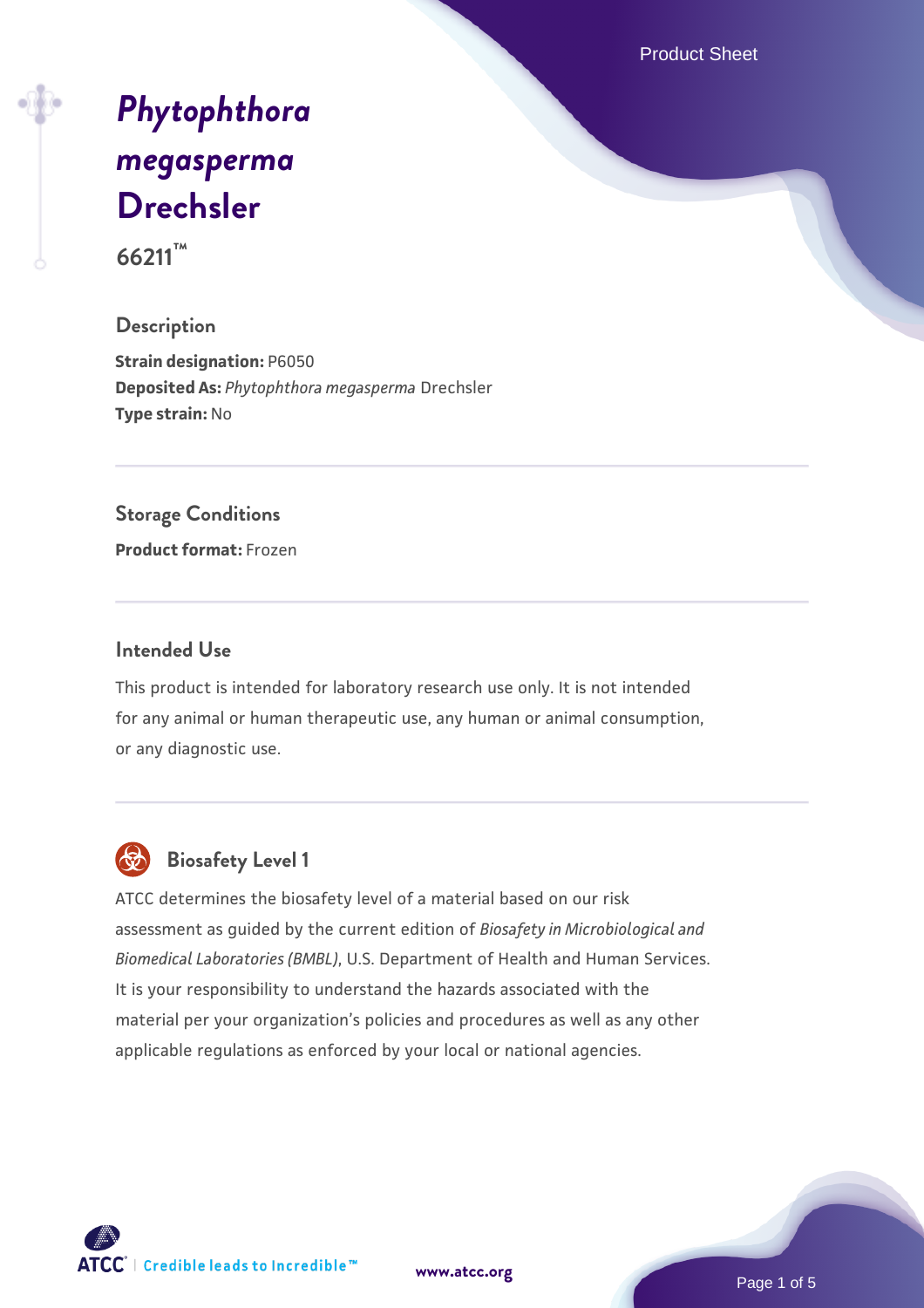# **[Phytophthora megasperma](https://www.atcc.org/products/66211) [Drechsler](https://www.atcc.org/products/66211)** Product Sheet **66211**

ATCC highly recommends that appropriate personal protective equipment is always used when handling vials. For cultures that require storage in liquid nitrogen, it is important to note that some vials may leak when submersed in liquid nitrogen and will slowly fill with liquid nitrogen. Upon thawing, the conversion of the liquid nitrogen back to its gas phase may result in the vial exploding or blowing off its cap with dangerous force creating flying debris. Unless necessary, ATCC recommends that these cultures be stored in the vapor phase of liquid nitrogen rather than submersed in liquid nitrogen.

# **Certificate of Analysis**

For batch-specific test results, refer to the applicable certificate of analysis that can be found at www.atcc.org.

# **Growth Conditions**

**Medium:**  [ATCC Medium 343: V8 juice agar](https://www.atcc.org/-/media/product-assets/documents/microbial-media-formulations/3/4/3/atcc-medium-0343.pdf?rev=fbf48fa24e664932828269db1822ab12) **Temperature:** 24°C

# **Material Citation**

If use of this material results in a scientific publication, please cite the material in the following manner: *Phytophthora megasperma* Drechsler (ATCC 66211)

**References**

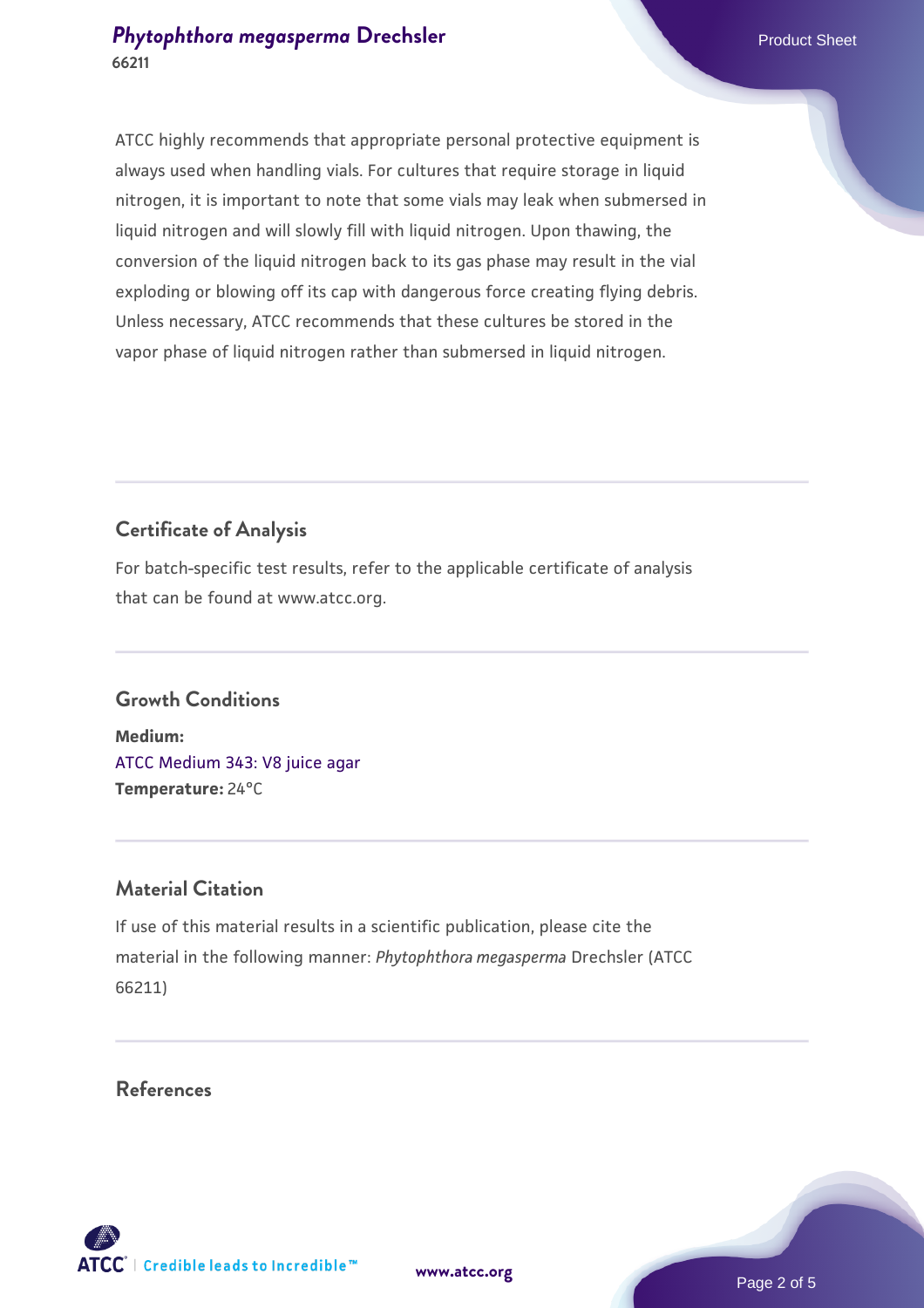# **[Phytophthora megasperma](https://www.atcc.org/products/66211) [Drechsler](https://www.atcc.org/products/66211)** Product Sheet **66211**

References and other information relating to this material are available at www.atcc.org.

#### **Warranty**

The product is provided 'AS IS' and the viability of ATCC® products is warranted for 30 days from the date of shipment, provided that the customer has stored and handled the product according to the information included on the product information sheet, website, and Certificate of Analysis. For living cultures, ATCC lists the media formulation and reagents that have been found to be effective for the product. While other unspecified media and reagents may also produce satisfactory results, a change in the ATCC and/or depositor-recommended protocols may affect the recovery, growth, and/or function of the product. If an alternative medium formulation or reagent is used, the ATCC warranty for viability is no longer valid. Except as expressly set forth herein, no other warranties of any kind are provided, express or implied, including, but not limited to, any implied warranties of merchantability, fitness for a particular purpose, manufacture according to cGMP standards, typicality, safety, accuracy, and/or noninfringement.

### **Disclaimers**

This product is intended for laboratory research use only. It is not intended for any animal or human therapeutic use, any human or animal consumption, or any diagnostic use. Any proposed commercial use is prohibited without a license from ATCC.

While ATCC uses reasonable efforts to include accurate and up-to-date information on this product sheet, ATCC makes no warranties or representations as to its accuracy. Citations from scientific literature and patents are provided for informational purposes only. ATCC does not warrant





Page 3 of 5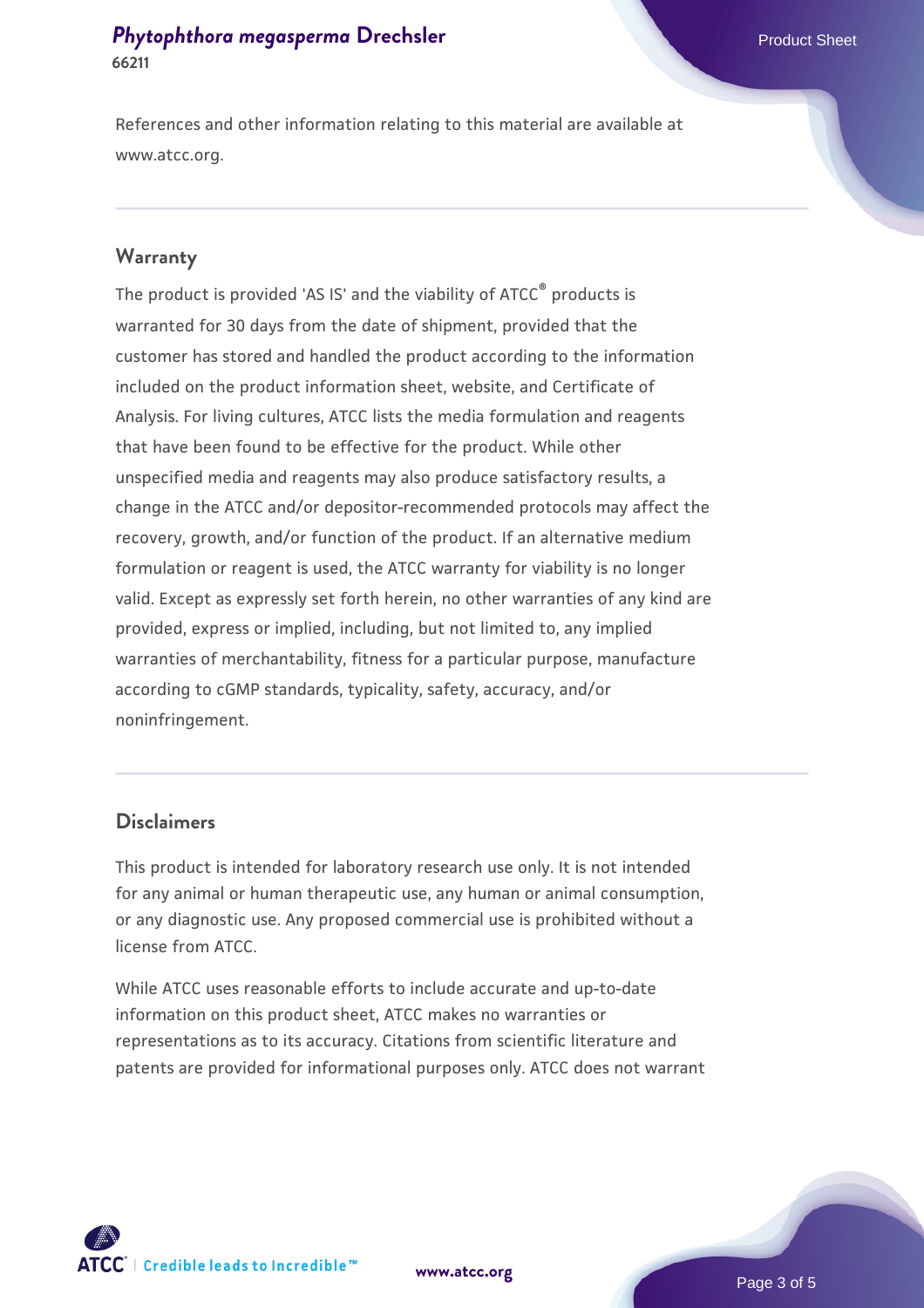that such information has been confirmed to be accurate or complete and the customer bears the sole responsibility of confirming the accuracy and completeness of any such information.

This product is sent on the condition that the customer is responsible for and assumes all risk and responsibility in connection with the receipt, handling, storage, disposal, and use of the ATCC product including without limitation taking all appropriate safety and handling precautions to minimize health or environmental risk. As a condition of receiving the material, the customer agrees that any activity undertaken with the ATCC product and any progeny or modifications will be conducted in compliance with all applicable laws, regulations, and guidelines. This product is provided 'AS IS' with no representations or warranties whatsoever except as expressly set forth herein and in no event shall ATCC, its parents, subsidiaries, directors, officers, agents, employees, assigns, successors, and affiliates be liable for indirect, special, incidental, or consequential damages of any kind in connection with or arising out of the customer's use of the product. While reasonable effort is made to ensure authenticity and reliability of materials on deposit, ATCC is not liable for damages arising from the misidentification or misrepresentation of such materials.

Please see the material transfer agreement (MTA) for further details regarding the use of this product. The MTA is available at www.atcc.org.

# **Copyright and Trademark Information**

© ATCC 2021. All rights reserved. ATCC is a registered trademark of the American Type Culture Collection.

## **Revision**

This information on this document was last updated on 2021-05-19

## **Contact Information**